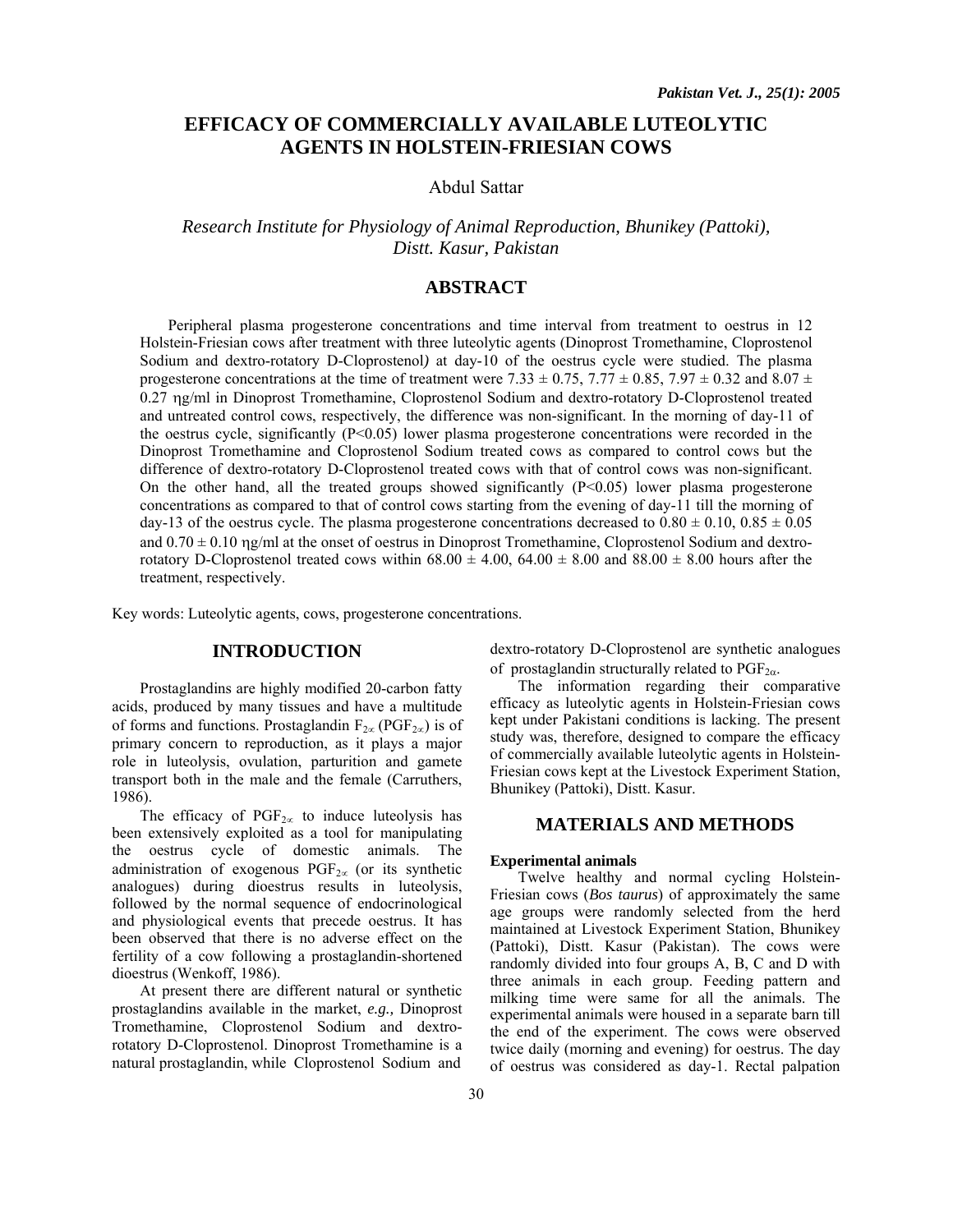was made to confirm the oestrus. The cows were not bred at this oestrus. The cows in each of the three treatment groups were injected with respective drug at day-10 of the oestrus cycle (Stevens *et al.,* 1993). Animals of groups A, B and C were given intramuscularly Dinoprost Tromethamine (5 ml), Cloprostenol Sodium (2 ml) and dextro-rotatory D-Cloprostenol (2 ml), respectively. Cows of group D served as control and were injected with sterile normal saline solution  $(a)$  2 ml intramuscularly per cow on the same day. The presence of active corpora lutea was confirmed by rectal palpation before the time of administration of luteolytic agent. After treatment, the

#### **Blood sampling**

Ten ml of blood was collected from each cow through jugular venipuncture in heparinized, clean and sterile glass test tubes. First sample was collected at the time of administration of luteolytic agent. Subsequent blood sampling was done at 12 hour interval till the onset of oestrus in all groups, except control in which the sampling was done till 96 hour after the injection of normal saline. The plasma was separated by centrifugation at 2500 rpm for 5 minutes and stored at -20°C till its analysis.

cows were closely monitored for the onset of ooestrus.

The plasma progesterone was estimated using Progesterone ELISA Kits (DRG International, Inc. USA, Cat. No. EIA-1561) for the quantitative determination of progesterone (ηg/ml). The ELISA microplates were read by using ELISA microplate reader (model 3550-UV, BIORAD USA).

#### **Statistical analysis**

The means  $(±$  standard error) of plasma progesterone concentrations at each time interval for each group were calculated. Further analysis was done using analysis of variance technique and significant results were subjected to Duncan's multiple range test (Steel and Torrie, 1984).

### **RESULTS AND DISCUSSION**

The concentrations of plasma progesterone (ηg/ml) and interval to oestrus (hours) after administration of luteolytic agents in Holstein-Friesian cows of four groups are given in Table I.

The plasma progesterone concentrations at the time of treatment were  $7.33 \pm 0.75$ ,  $7.77 \pm 0.85$ ,  $7.97$  $\pm$  0.32 and 8.07  $\pm$  0.27 ng/ml in Dinoprost Tromethamine, Cloprostenol Sodium and dextro-rotatory D-Cloprostenol treated and control cows, respectively, the

 **Table 1: Concentrations of plasma progesterone and interval to oestrus (mean ± SE) after administration of luteolytic agents in cows** 

|                                                 | Plasma Progesterone (ng/ml) at the following days of ooestrus cycle |                                 |                          |                          |                          |                              |                          |                              |                        | <b>Interval</b>                  |
|-------------------------------------------------|---------------------------------------------------------------------|---------------------------------|--------------------------|--------------------------|--------------------------|------------------------------|--------------------------|------------------------------|------------------------|----------------------------------|
| <b>Groups</b>                                   | 10                                                                  |                                 | 11                       |                          | $12 \,$                  |                              | 13                       |                              | 14                     | from<br>treatment                |
|                                                 | M                                                                   | E                               | M                        | E                        | M                        | E                            | M                        | E                            | M                      | to<br>oestrus<br>(hours)         |
| <b>Dinoprost</b>                                | $7.33 \pm$                                                          | $5.50 \pm$                      | $3.77+$                  | $2.77 \pm$               | $2.03 \pm$               | $0.93 \pm$                   | $0.80 \pm$               | ---                          | ---                    | 68.00 $\pm$                      |
| <b>Tromethamin</b><br>e Treated<br>(Group-A)    | 0.75 <sup>a</sup>                                                   | 1.03 <sup>a</sup>               | $0.98^{b}$               | $0.70^{b}$               | $0.52^{b}$               | 0.23 <sup>c</sup>            | $0.10^{b}$               |                              |                        | 4.00 <sup>a</sup>                |
| Cloprostenol<br><b>Sodium</b>                   | $7.77 \pm$<br>$0.85^{\circ}$                                        | $5.63 \pm$<br>$1.32^{a}$        | $4.63 \pm$<br>$1.27^{b}$ | $3.23 \pm$<br>$1.05^{b}$ | $2.13 \pm$<br>$0.82^{b}$ | $1.50 \pm$<br>$0.10^{bc}$    | $0.85 \pm$<br>$0.05^{b}$ |                              |                        | 64.00 $\pm$<br>8.00 <sup>a</sup> |
| <b>Treated</b><br>(Group-B)<br>dextro-          | $7.97 \pm$                                                          | $6.50 \pm$                      | $5.47 \pm$               | $4.33 \pm$               | $3.53 \pm$               | $2.57 \pm$                   | $1.40 \pm$               | $1.10 \pm$                   | $0.70 \pm$             | $88.00 \pm$                      |
| rotatory D-<br>Cloprostenol                     | $0.32^{a}$                                                          | 0.29 <sup>a</sup>               | $0.19^{ab}$              | $0.15^{b}$               | $0.32^{b}$               | $0.48^{b}$                   | $0.35^{b}$               | $0.10^{b}$                   | $0.10^{b}$             | 8.00 <sup>a</sup>                |
| <b>Treated</b><br>(Group-C)                     |                                                                     |                                 |                          |                          |                          |                              |                          |                              |                        |                                  |
| <b>Control</b><br><b>Untreated</b><br>(Group-D) | $8.07 \pm$<br>$0.27^{\circ}$                                        | $8.07 \pm$<br>0.03 <sup>a</sup> | $7.83 \pm$<br>$0.23^{a}$ | $8.33 \pm$<br>$0.23^{a}$ | $8.00 \pm$<br>$0.10^{a}$ | $7.80 \pm$<br>$0.15^{\circ}$ | $7.67 \pm$<br>$0.18^{a}$ | $8.20 \pm$<br>$0.15^{\circ}$ | $8.77 \pm$<br>$0.22^a$ |                                  |

 Values with different superscripts in the same column differ significantly (P < 0.05) and values sharing at least one superscript in a same column differ non-significantly  $(P>0.05)$ . M = Morning  $E =$  Evening

**Progesterone assay** 

difference was non-significant. In the morning of day-